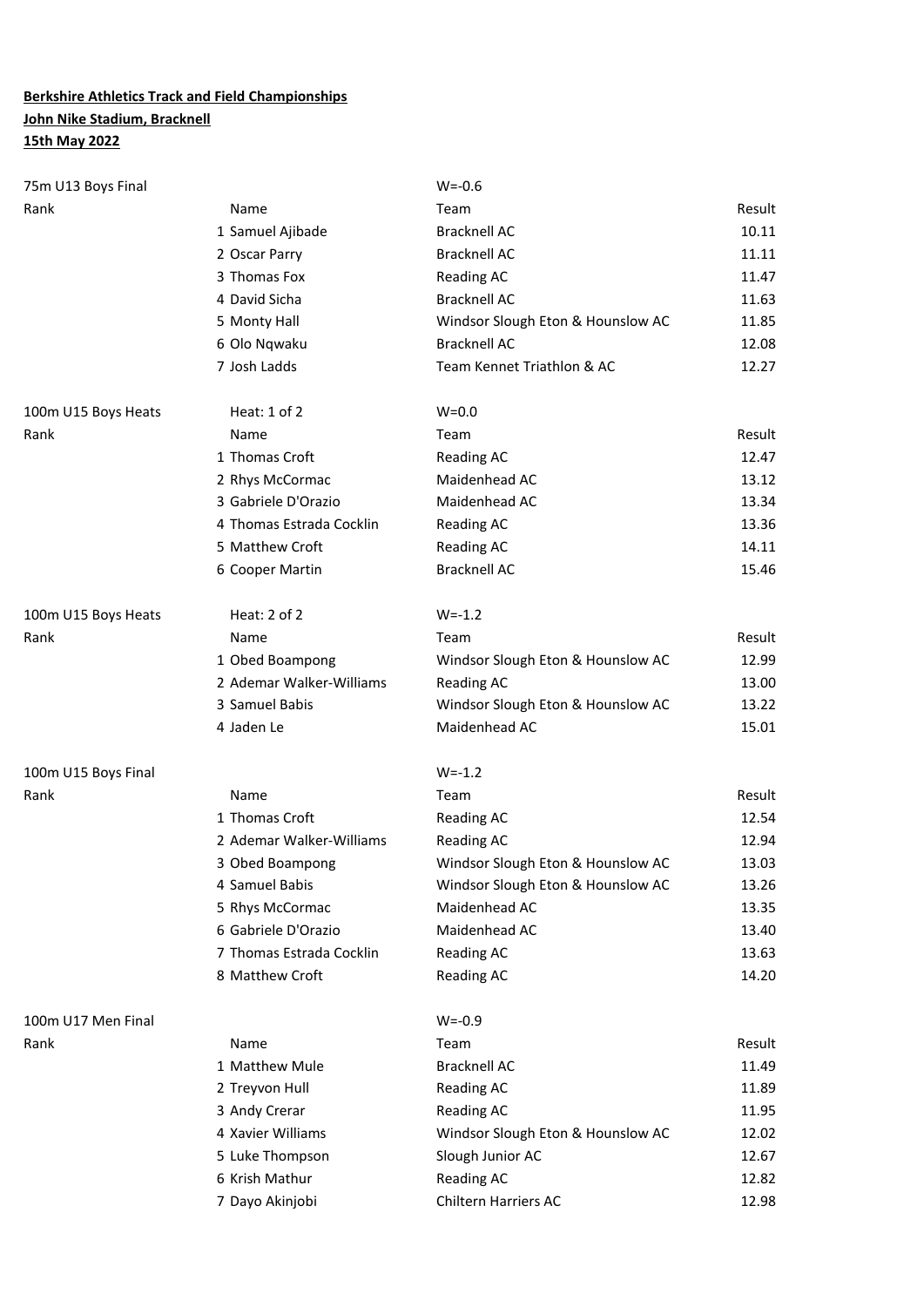| 100m U20 Men Final   |                            | $W = -2.5$                        |        |
|----------------------|----------------------------|-----------------------------------|--------|
| Rank                 | Name                       | Team                              | Result |
|                      | 1 Hagen Mzee               | <b>Reading AC</b>                 | 11.39  |
|                      | 2 Reagan Johnson           | <b>Reading AC</b>                 | 11.99  |
|                      | 3 David Dagogo-Jack        | Windsor Slough Eton & Hounslow AC | 12.01  |
| 100m Sen Men Final   |                            | $W = -1.5$                        |        |
| Rank                 | Name                       | Team                              | Result |
|                      | 1 Rian Corbin              | Basingstoke & Mid Hants AC        | 11.66  |
|                      | 2 David Corsy-Dewu         | Windsor Slough Eton & Hounslow AC | 11.87  |
|                      | 3 Dylan Harris             | <b>Reading AC</b>                 | 12.80  |
| 150m U13 Girls Heats | Heat: $1$ of $2$           | $W = -1.0$                        |        |
| Rank                 | Name                       | Team                              | Result |
|                      | 1 Matilda Gabb             | <b>Bracknell AC</b>               | 23.24  |
|                      | 2 Jaspreet Khera           | Slough Junior AC                  | 24.23  |
|                      | 3 Amy Barnes               | <b>Reading AC</b>                 | 25.39  |
|                      | 4 Saanvi Kanyady           | <b>Reading AC</b>                 | 27.24  |
| 150m U13 Girls Heats | Heat: 2 of 2               | $W = +0.1$                        |        |
| Rank                 | Name                       | Team                              | Result |
|                      | 1 Bethany Staddon          | <b>Bracknell AC</b>               | 22.00  |
|                      | 2 Katie Nicolson           | <b>Reading AC</b>                 | 23.12  |
|                      | 3 Anna Nicolson            | <b>Reading AC</b>                 | 26.50  |
| 150m U13 Girls Final |                            | $W = -1.4$                        |        |
| Rank                 | Name                       | Team                              | Result |
|                      | 1 Bethany Staddon          | <b>Bracknell AC</b>               | 22.21  |
|                      | 2 Katie Nicolson           | <b>Reading AC</b>                 | 22.71  |
|                      | 3 Matilda Gabb             | <b>Bracknell AC</b>               | 23.26  |
|                      | 4 Jaspreet Khera           | Slough Junior AC                  | 23.78  |
|                      | 5 Amy Barnes               | <b>Reading AC</b>                 | 25.34  |
|                      | 6 Anna Nicolson            | <b>Reading AC</b>                 | 25.86  |
| 200m U15 Girls Heats | Heat: 1 of 3               | $W = -1.1$                        |        |
| Rank                 | Name                       | Team                              | Result |
|                      | 1 Grace Sikora             | <b>Bracknell AC</b>               | 26.55  |
|                      | 2 Molly Barnes             | <b>Reading AC</b>                 | 26.85  |
|                      | 3 Freya Fairchild          | <b>Reading AC</b>                 | 27.72  |
|                      | 4 Rose Daser               | <b>Reading AC</b>                 | 28.09  |
|                      | 5 Yasmin Sheikh            | <b>Reading AC</b>                 | 31.12  |
| 200m U15 Girls Heats | Heat: 2 of 3               | $W = -0.7$                        |        |
| Rank                 | Name                       | Team                              | Result |
|                      | 1 Annabelle Van Helsdingen | Maidenhead AC                     | 28.08  |
|                      | 2 Ruby Foyle               | Maidenhead AC                     | 28.67  |
|                      | 3 Lilia Dix                | <b>Reading AC</b>                 | 29.49  |
|                      | 4 Daniela Di Cioccio       | Windsor Slough Eton & Hounslow AC | 29.60  |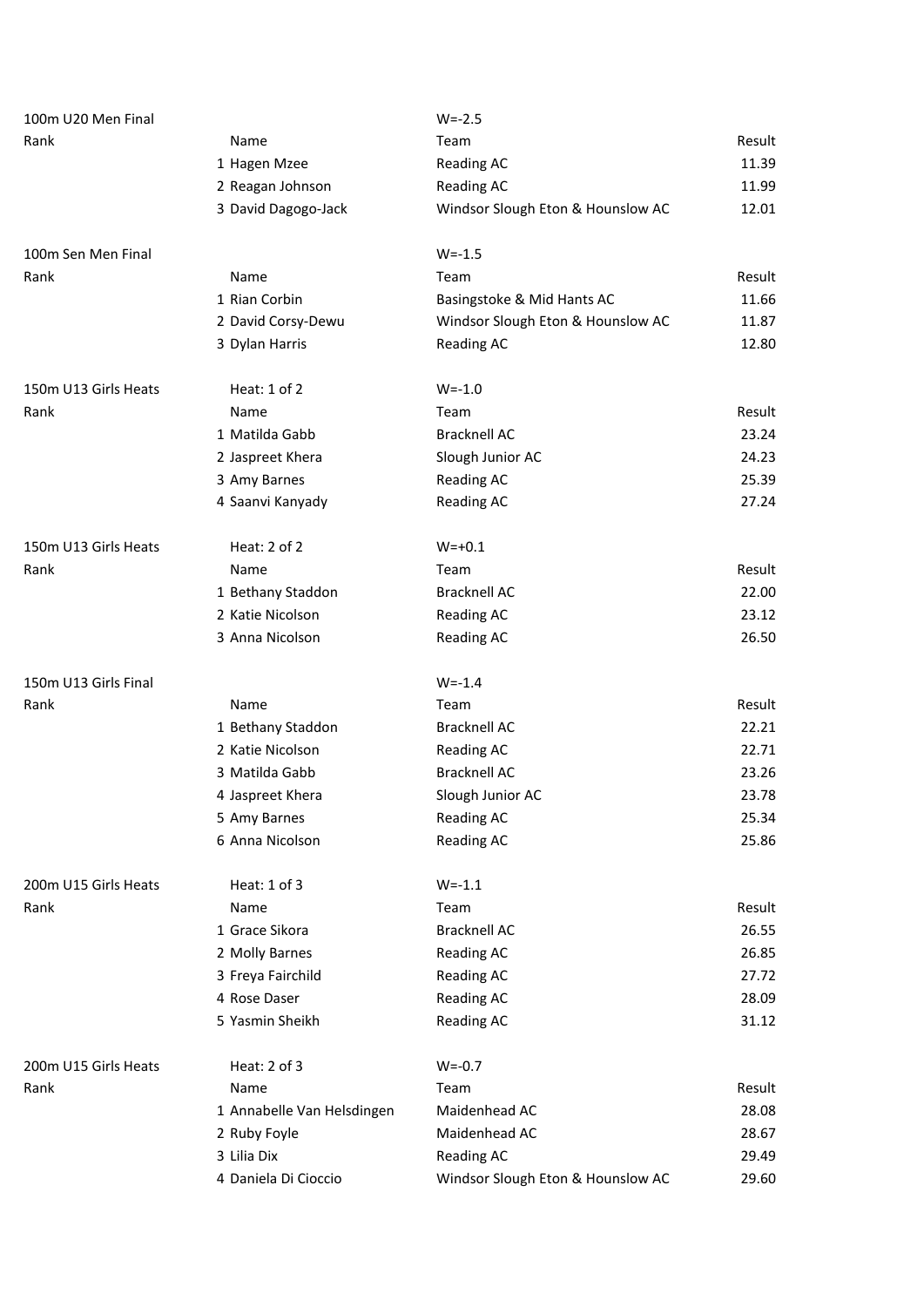| 200m U15 Girls Heats | Heat: $3$ of $3$           | $W = -1.2$                        |        |
|----------------------|----------------------------|-----------------------------------|--------|
| Rank                 | Name                       | Team                              | Result |
|                      | 1 Mia Corbin               | <b>Reading AC</b>                 | 27.15  |
|                      | 2 Rudi Richardson          | Windsor Slough Eton & Hounslow AC | 28.40  |
|                      | 3 Lily Metcalfe            | Reading AC                        | 28.44  |
|                      | 4 Khadijah Gaye            | <b>Reading AC</b>                 | 29.58  |
| 200m U15 Girls Final |                            | $W = -1.4$                        |        |
| Rank                 | Name                       | Team                              | Result |
|                      | 1 Grace Sikora             | <b>Bracknell AC</b>               | 26.38  |
|                      | 2 Molly Barnes             | <b>Reading AC</b>                 | 26.88  |
|                      | 3 Mia Corbin               | <b>Reading AC</b>                 | 27.28  |
|                      | 4 Freya Fairchild          | <b>Reading AC</b>                 | 28.05  |
|                      | 5 Rose Daser               | <b>Reading AC</b>                 | 28.24  |
|                      | 6 Annabelle Van Helsdingen | Maidenhead AC                     | 28.32  |
| 200m U17 Women Heats | Heat: 1 of 2               | $W = -1.8$                        |        |
| Rank                 | Name                       | Team                              | Result |
|                      | 1 Kaya Slater              | <b>Reading AC</b>                 | 26.13  |
|                      | 2 Phoebe Ryder-Benson      | Newbury AC                        | 26.91  |
|                      | 3 Madisyn Woodley          | Slough Junior AC                  | 28.14  |
|                      | 4 Mazvita Benyera          | <b>Bracknell AC</b>               | 28.99  |
|                      | 5 Megan Bailey             | <b>Bracknell AC</b>               | 32.10  |
| 200m U17 Women Heats | Heat: 2 of 2               | $W = -1.2$                        |        |
| Rank                 | Name                       | Team                              | Result |
|                      | 1 Izzy Fox                 | <b>Reading AC</b>                 | 26.61  |
|                      | 2 Chloe Swindells          | <b>Bracknell AC</b>               | 28.28  |
|                      | 3 Sabeena Sood             | <b>Bracknell AC</b>               | 28.48  |
|                      | 4 Mia Woodley              | Slough Junior AC                  | 29.50  |
|                      | 5 Lily Barnes              | Maidenhead AC                     | 35.37  |
| 200m U17 Women Final |                            | $W = -0.9$                        |        |
| Rank                 | Name                       | Team                              | Result |
|                      | 1 Kaya Slater              | <b>Reading AC</b>                 | 25.91  |
|                      | 2 Izzy Fox                 | <b>Reading AC</b>                 | 26.32  |
|                      | 3 Phoebe Ryder-Benson      | Newbury AC                        | 26.86  |
|                      | 4 Chloe Swindells          | <b>Bracknell AC</b>               | 28.22  |
|                      | 5 Sabeena Sood             | <b>Bracknell AC</b>               | 28.98  |
|                      | 6 Madisyn Woodley          | Slough Junior AC                  | 29.17  |
| 200m U20 Women Final |                            | $W = -0.8$                        |        |
| Rank                 | Name                       | Team                              | Result |
|                      | 1 Brogan Mccafferty        | Windsor Slough Eton & Hounslow AC | 25.60  |
|                      | 2 Amelia Walsh             | <b>Reading AC</b>                 | 26.15  |
|                      | 3 Liana Williams           | Windsor Slough Eton & Hounslow AC | 26.57  |
|                      | 4 Lucy Loades              | <b>Bracknell AC</b>               | 26.64  |
|                      | 5 Kayin Hurst              | Reading AC                        | 27.21  |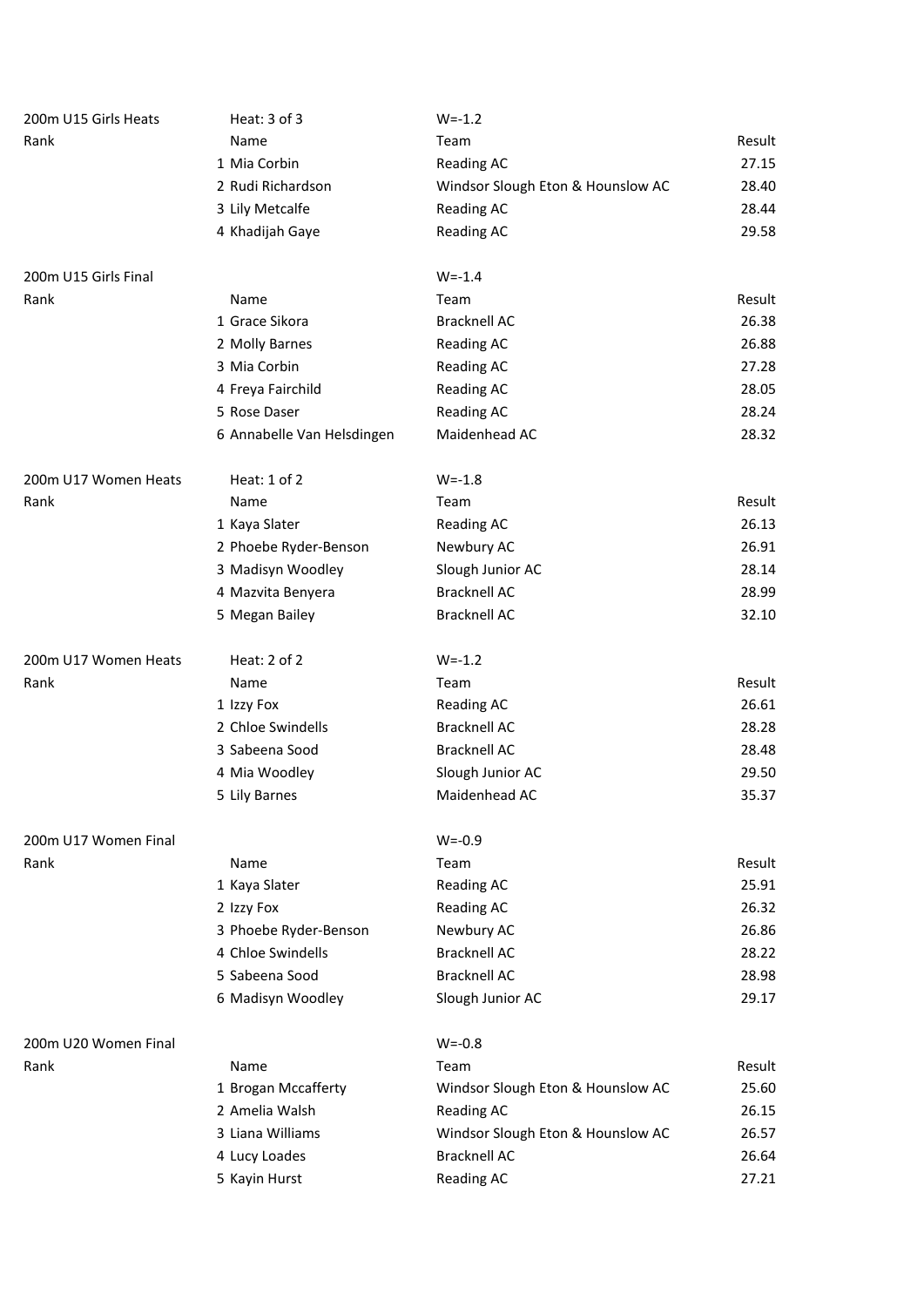| 200m SEN Women Final |                      | $W = -1.0$                        |          |
|----------------------|----------------------|-----------------------------------|----------|
| Rank                 | Name                 | Team                              | Result   |
|                      | 1 Jessica Armah      | Windsor Slough Eton & Hounslow AC | 26.12    |
|                      | 2 Matilda Robinson   | <b>Bracknell AC</b>               | 27.50    |
|                      | 3 Sarah Loades       | <b>Bracknell AC</b>               | 28.48    |
| 300m U15 Boys Final  |                      |                                   |          |
| Rank                 | Name                 | Team                              | Result   |
|                      | 1 William Shell      | <b>Bracknell AC</b>               | 41.54    |
|                      | 2 Rhys McCormac      | Maidenhead AC                     | 42.36    |
|                      | 3 Tom Lodge          | <b>Reading AC</b>                 | 42.49    |
|                      | 4 Aaron Shiel        | Windsor Slough Eton & Hounslow AC | 44.09    |
|                      | 5 Jaden Le           | Maidenhead AC                     | 47.93    |
| 400m U17 Men Final   |                      |                                   |          |
| Rank                 | Name                 | Team                              | Result   |
|                      | 1 Kevone Gallimore   | Windsor Slough Eton & Hounslow AC | 50.86    |
|                      | 2 Demari Gumbs       | Windsor Slough Eton & Hounslow AC | 52.26    |
|                      | 3 Jacob Woods        | Newbury AC                        | 52.79    |
|                      | 4 Kahlon Nneke       | <b>Reading AC</b>                 | 56.36    |
|                      | 5 Jacob Sheikh       | <b>Reading AC</b>                 | 58.39    |
| 400m U20 Men Final   |                      |                                   |          |
| Rank                 | Name                 | Team                              | Result   |
|                      | 1 Reuben Henry-Daire | <b>Reading AC</b>                 | 48.51    |
|                      | 2 Gregor Jones       | <b>Reading AC</b>                 | 51.98    |
|                      | 3 Oliver Cloherty    | Windsor Slough Eton & Hounslow AC | 52.37    |
|                      | 4 Nick Mannke        | Windsor Slough Eton & Hounslow AC | 52.54    |
|                      | 5 James Nicoll       | Newbury AC                        | 56.42    |
| 400m SEN Men Final   |                      |                                   |          |
| Rank                 | Name                 | Team                              | Result   |
|                      | 1 Isaac Osei-Tutu    | Windsor Slough Eton & Hounslow AC | 48.19    |
|                      | 2 Christian Noble    | Maidenhead AC                     | 58.12    |
| 600m U13 Girls Final |                      |                                   |          |
| Rank                 | Name                 | Team                              | Result   |
|                      | 1 Katie Nicolson     | <b>Reading AC</b>                 | 01:49.02 |
|                      | 2 Imogen Nation      | <b>Bracknell AC</b>               | 01:49.32 |
|                      | 3 Quinn Bookless     | Windsor Slough Eton & Hounslow AC | 01:50.14 |
|                      | 4 Tara Ferguson      | Windsor Slough Eton & Hounslow AC | 01:50.38 |
|                      | 5 Zara Davey         | Windsor Slough Eton & Hounslow AC | 01:51.54 |
|                      | 6 Amber Stiles       | Team Kennet Triathlon & AC        | 01:56.02 |
|                      | 7 Ella Cronk         | Team Kennet Triathlon & AC        | 01:59.54 |
|                      | 8 Jaspreet Khera     | Slough Junior AC                  | 02:00.48 |
|                      | 9 Saanvi Kanyady     | <b>Reading AC</b>                 | 02:11.06 |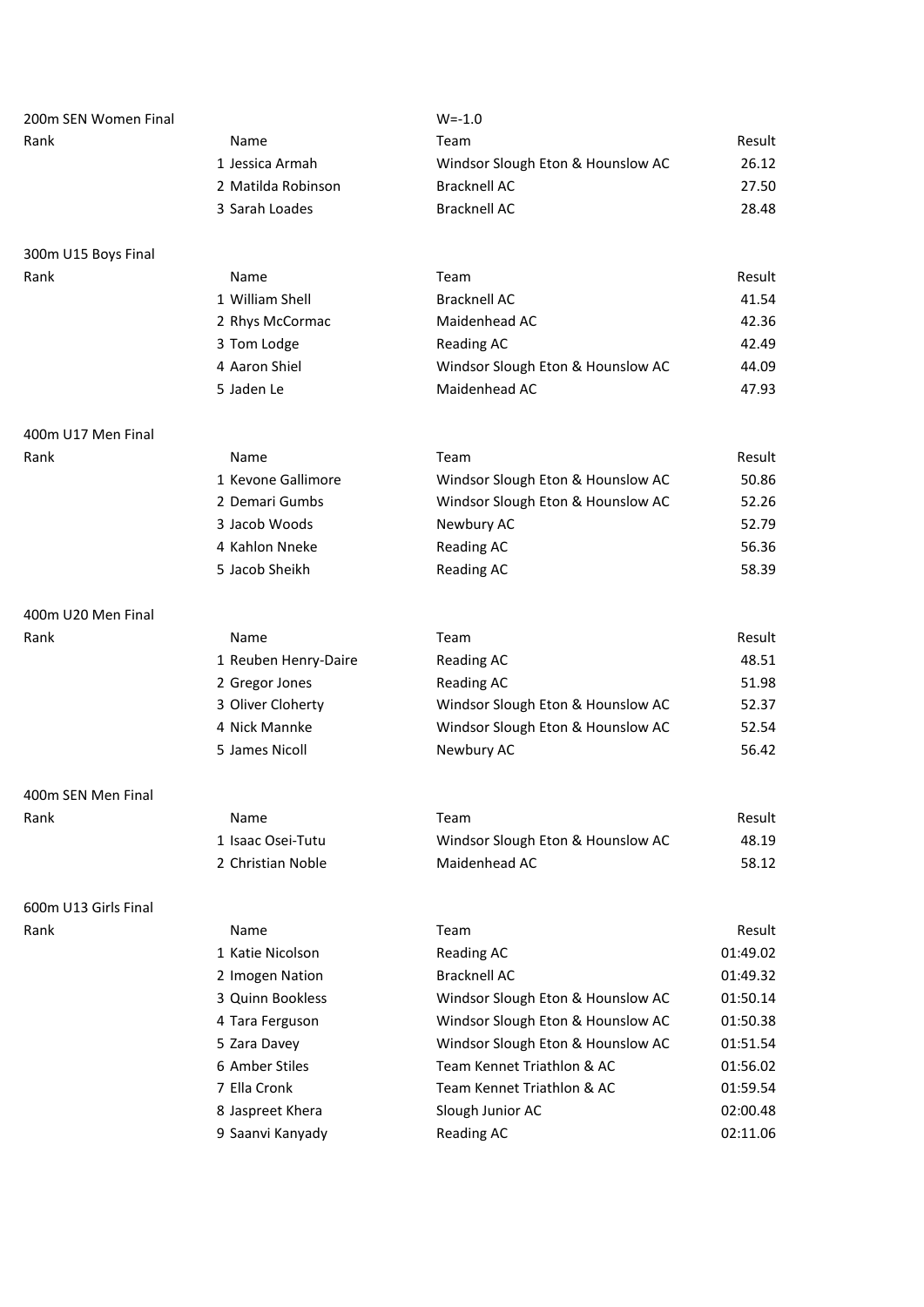| 800m U15 Girls Heats | Heat: 1 of 2         |                                   |              |
|----------------------|----------------------|-----------------------------------|--------------|
| Rank                 | Name                 | Team                              | Result       |
|                      | 1 Emma Davies        | <b>Bracknell AC</b>               | 02:26.71     |
|                      | 2 Charlotte Williams | <b>Bracknell AC</b>               | 02:31.15     |
|                      | 3 Sophie McLachlan   | Maidenhead AC                     | 02:31.52     |
|                      | 4 Isabella Wood      | <b>Reading AC</b>                 | 02:32.06     |
|                      | 5 Ella Spencer       | <b>Bracknell AC</b>               | 02:43.80     |
|                      | 6 Amelia Noble       | Maidenhead AC                     | 02:51.55     |
| 800m U15 Girls Heats | Heat: $2$ of $2$     |                                   |              |
| Rank                 | Name                 | Team                              | Result       |
|                      | 1 Michaela Sichova   | <b>Bracknell AC</b>               | 02:24.66     |
|                      | 2 Georgina Langdon   | <b>Reading AC</b>                 | 02:35.78     |
|                      | 3 Ana Passos         | Windsor Slough Eton & Hounslow AC | 02:36.12     |
|                      | 4 Maizie Tearle      | Windsor Slough Eton & Hounslow AC | 02:37.41     |
|                      | 5 Lucy Rennie        | <b>Reading AC</b>                 | 02:42.89     |
|                      | 6 Stephanie Cissell  | Windsor Slough Eton & Hounslow AC | 02:49.87     |
|                      | 7 Divya Thirakaluthy | Cookham Running Club              | 02:52.68     |
| 800m U15 Girls Final |                      |                                   |              |
| Rank                 | Name                 | Team                              | Result       |
|                      | 1 Emma Davies        | <b>Bracknell AC</b>               | 02:20.87     |
|                      | 2 Ana Passos         | Windsor Slough Eton & Hounslow AC | 02:21.53     |
|                      | 3 Michaela Sichova   | <b>Bracknell AC</b>               | 02:24.32     |
|                      | 4 Georgina Langdon   | <b>Reading AC</b>                 | 02:28.50     |
|                      | 5 Charlotte Williams | <b>Bracknell AC</b>               | 02:28.67     |
|                      | 6 Isabella Wood      | <b>Reading AC</b>                 | 02:30.56     |
|                      | 7 Sophie McLachlan   | Maidenhead AC                     | 02:34.62     |
|                      | 8 Maizie Tearle      | Windsor Slough Eton & Hounslow AC | 02:48.56     |
| 800m U17 Women Final |                      |                                   |              |
| Rank                 | Name                 | Team                              | Result       |
|                      | 1 Carys Westcott     | <b>Reading AC</b>                 | 02:16.65 CBP |
|                      | 2 Ella Newman        | <b>Reading AC</b>                 | 02:19.38     |
|                      | 3 Ella Davey         | Windsor Slough Eton & Hounslow AC | 02:25.62     |
|                      | 4 Isabelle Thorpe    | <b>Bracknell AC</b>               | 02:29.11     |
|                      | 5 Zoe Rennie         | <b>Reading AC</b>                 | 02:29.79     |
|                      | 6 Asmi Saha          | Windsor Slough Eton & Hounslow AC | 02:30.52     |
|                      | 7 Millie Murphy      | Windsor Slough Eton & Hounslow AC | 02:31.18     |
|                      | 8 Siena Brancato     | Windsor Slough Eton & Hounslow AC | 02:36.17     |
| 800m U20 Women Final |                      |                                   |              |
| Rank                 | Name                 | Team                              | Result       |
|                      | 1 Charlotte Dewar    | Windsor Slough Eton & Hounslow AC | 02:15.73     |
|                      | 2 Maise Jeger        | Newbury AC                        | 02:17.36     |
|                      | 3 Jessica Hatch      | Windsor Slough Eton & Hounslow AC | 02:19.98     |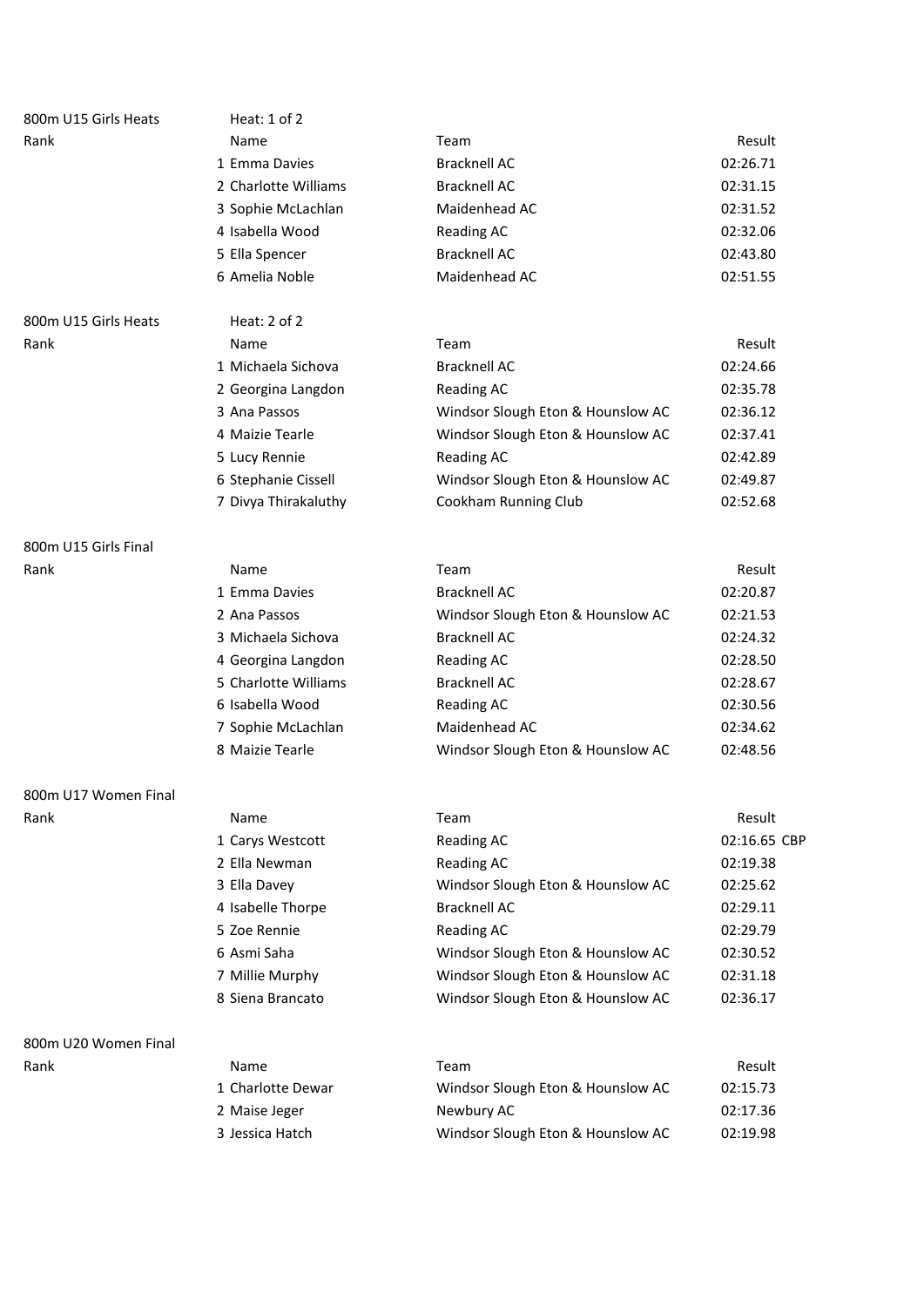| 800m SEN Women Final |                  |                                   |          |
|----------------------|------------------|-----------------------------------|----------|
| Rank                 | Name             | Team                              | Result   |
|                      | 1 Rachel McClay  | Bracknell AC                      | 02:07.15 |
|                      | 2 Jenny O'Connor | Newbury AC                        | 02:42.99 |
|                      | 3 Lucy Daniells  | Reading AC                        | 02:43.71 |
| 1000m U13 Boys Final |                  |                                   |          |
| Rank                 | Name             | Team                              | Result   |
|                      | 1 Ben Lucas      | Bracknell AC                      | 03:01.37 |
|                      | 2 George Hilliar | Windsor Slough Eton & Hounslow AC | 03:02.61 |

| 3 Sam Weeks<br>Reading AC                                         | 03:03.79 |
|-------------------------------------------------------------------|----------|
|                                                                   |          |
| 03:11.58<br>4 Archie Charles<br>Windsor Slough Eton & Hounslow AC |          |
| 03:17.95<br>5 Oswald David-Oppong<br>Reading AC                   |          |
| Windsor Slough Eton & Hounslow AC<br>6 James Hughes               | 03:28.08 |
| 7 Elliott Gardner<br>Slough Junior AC                             | 03:38.66 |
| Cookham Running Club<br>8 Luke Rice                               | 03:40.95 |
| 9 Harry Welch<br>Windsor Slough Eton & Hounslow AC                | 03:45.34 |
| Windsor Slough Eton & Hounslow AC<br>10 Euan Totays               | 03:50.85 |

### 1500m U15 Boys Final

| Rank | Name               | Team                              | Result   |
|------|--------------------|-----------------------------------|----------|
|      | 1 James Titmas     | Reading AC                        | 04:26.01 |
|      | 2 Maddox Gillas    | Reading AC                        | 04:26.02 |
|      | 3 Guy Branston     | Windsor Slough Eton & Hounslow AC | 04:28.74 |
|      | 4 Ethan Webb       | <b>Bracknell AC</b>               | 04:51.09 |
|      | 5 Oliver Bedford   | Windsor Slough Eton & Hounslow AC | 04:52.34 |
|      | 6 William Humm     | <b>Bracknell AC</b>               | 04:56.43 |
|      | 7 Elliot Murphy    | Team Kennet Triathlon & AC        | 05:00.76 |
|      | 8 James Farley     | Windsor Slough Eton & Hounslow AC | 05:01.73 |
|      | 9 Noah Tyers       | <b>Reading AC</b>                 | 05:03.25 |
|      | 10 Euan Lau        | <b>Bracknell AC</b>               | 05:10.43 |
|      | 11 Toby Smith      | Maidenhead AC                     | 05:13.50 |
|      | 12 Sebastian Clark | Reading AC                        | 05:19.04 |
|      |                    |                                   |          |

1500m U17 Men Final

1500m U20 Men Final

| Rank | <b>Name</b>        | Team                              | Result   |
|------|--------------------|-----------------------------------|----------|
|      | 1 George Thomas    | Windsor Slough Eton & Hounslow AC | 04:10.61 |
|      | 2 Edward Lewis     | Reading AC                        | 04:25.24 |
|      | 3 Callum Welch     | Windsor Slough Eton & Hounslow AC | 04:27.91 |
|      | 4 Nicholas Haldane | Reading AC                        | 04:37.18 |
|      | 5 Hector Daniel    | <b>Bracknell AC</b>               | 04:38.94 |
|      | 6 Dylan Bavazzano  | Cookham Running Club              | 04:47.05 |
|      | 7 Sohan Nath       | Windsor Slough Eton & Hounslow AC | 05:04.29 |
|      |                    |                                   |          |

| Rank | Name            | Team                              | Result   |
|------|-----------------|-----------------------------------|----------|
|      | 1 Frank Mcgrath | Windsor Slough Eton & Hounslow AC | 04:08.83 |
|      | 2 Jack Campbell | Windsor Slough Eton & Hounslow AC | 04:14.26 |
|      | 3 Luke Hynes    | Windsor Slough Eton & Hounslow AC | 04:15.11 |
|      | 4 Miles Brooks  | <b>Bracknell AC</b>               | 04:20.58 |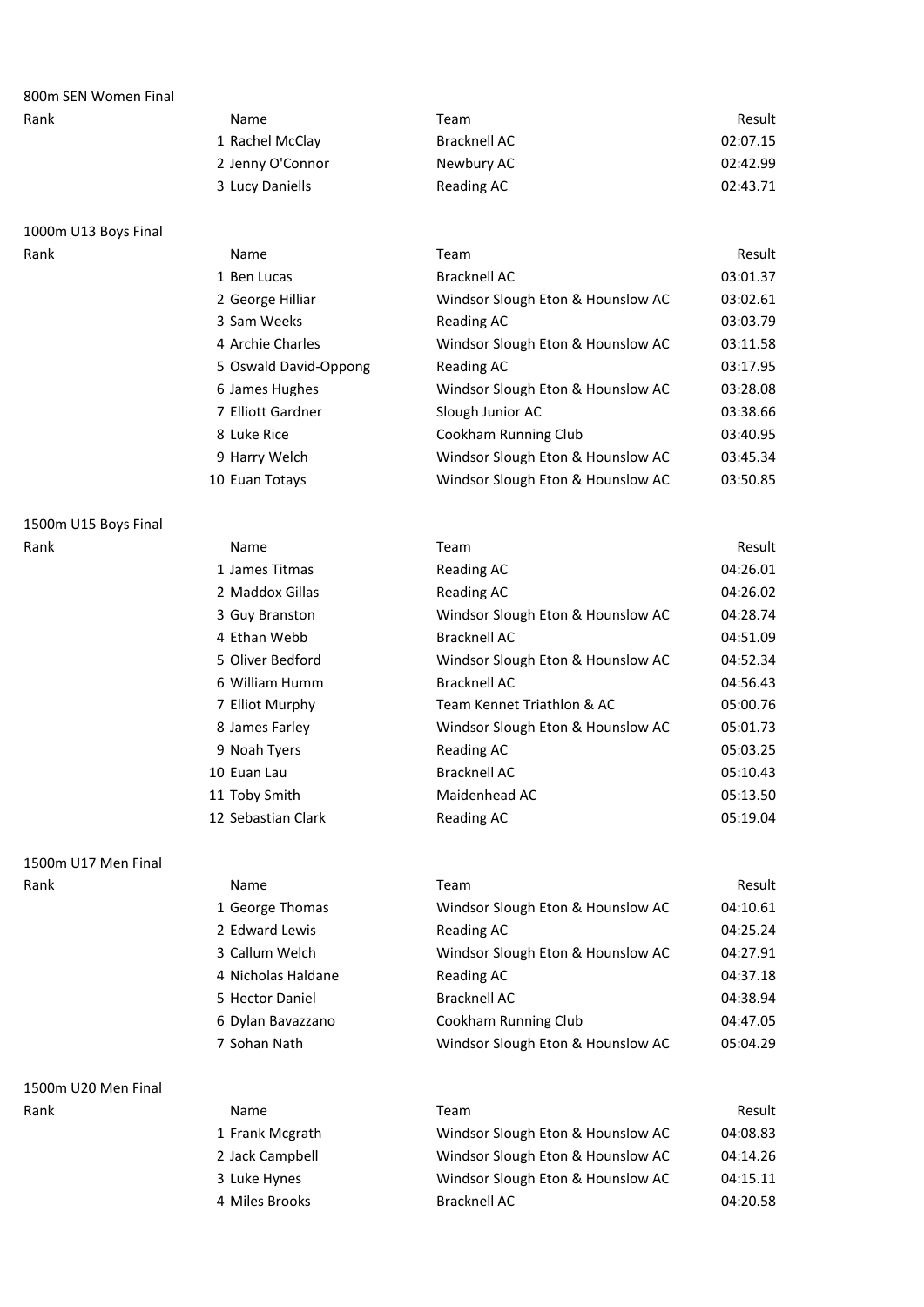| 1500m SEN Men Final         |                             |                                   |          |
|-----------------------------|-----------------------------|-----------------------------------|----------|
| Rank                        | Name                        | Team                              | Result   |
|                             | 1 Sam Rodda                 | <b>Reading AC</b>                 | 04:13.40 |
|                             | 2 Darrel May                | <b>Hatch Warren Runners</b>       | 04:22.74 |
|                             | 3 Arturo Martinez De Murgui | <b>Reading AC</b>                 | 04:25.76 |
|                             | 4 Bernie Gerrard            | Newbury AC                        | 04:31.57 |
| 3000m U15 Girls Final       |                             |                                   |          |
| Rank                        | Name                        | Team                              | Result   |
|                             | 1 Abigail Farley            | Windsor Slough Eton & Hounslow AC | 11:54.39 |
| 3000m U17 Women Final       |                             |                                   |          |
| Rank                        | Name                        | Team                              | Result   |
|                             | 1 Holly Haldane             | <b>Reading AC</b>                 | 10:06.24 |
|                             | 2 Aashni Manek              | Windsor Slough Eton & Hounslow AC | 10:58.41 |
| 3000m U20 Women Final       |                             |                                   |          |
| Rank                        | Name                        | Team                              | Result   |
|                             | 1 Jemima Ridley             | Windsor Slough Eton & Hounslow AC | 10:39.88 |
|                             | 2 Keshni Manek              | Windsor Slough Eton & Hounslow AC | 10:48.69 |
|                             | 3 Sophie Bhatt              | Newbury AC                        | 11:16.81 |
| 3000m SEN Women Final       |                             |                                   |          |
| Rank                        | Name                        | Team                              | Result   |
|                             | 1 Hannah Green              | <b>Reading Roadrunners</b>        | 10:49.09 |
|                             | 2 Lydia Blythe              | <b>Reading AC</b>                 | 10:54.91 |
| 70m Hurdles U13 Girls Final |                             | $W = -1.8$                        |          |
| Rank                        | Name                        | Team                              | Result   |
|                             | 1 Isabelle Rae              | <b>Bracknell AC</b>               | 12.35    |
| 75m Hurdles U13 Boys Final  |                             | $W = +0.2$                        |          |
| Rank                        | Name                        | Team                              | Result   |
|                             | 1 Taryn Guthrie             | Reading AC                        | 13.96    |
|                             | 2 Olo Nqwaku                | <b>Bracknell AC</b>               | 15.49    |
|                             | 3 David Sicha               | <b>Bracknell AC</b>               | 16.16    |
|                             | 4 Josh Ladds                | Team Kennet Triathlon & AC        | 21.49    |
| 75m Hurdles U15 Girls Final |                             | $W = -1.2$                        |          |
| Rank                        | Name                        | Team                              | Result   |
|                             | 1 Sophie McLachlan          | Maidenhead AC                     | 13.89    |
|                             | 2 Sophie Hutchings          | Windsor Slough Eton & Hounslow AC | 14.11    |
|                             | 3 Poppy Batchelor           | Windsor Slough Eton & Hounslow AC | 14.12    |
|                             | 4 Maya Feret-Fillon         | Windsor Slough Eton & Hounslow AC | 14.25    |
|                             | 5 Katrina O'Brien           | Windsor Slough Eton & Hounslow AC | 14.37    |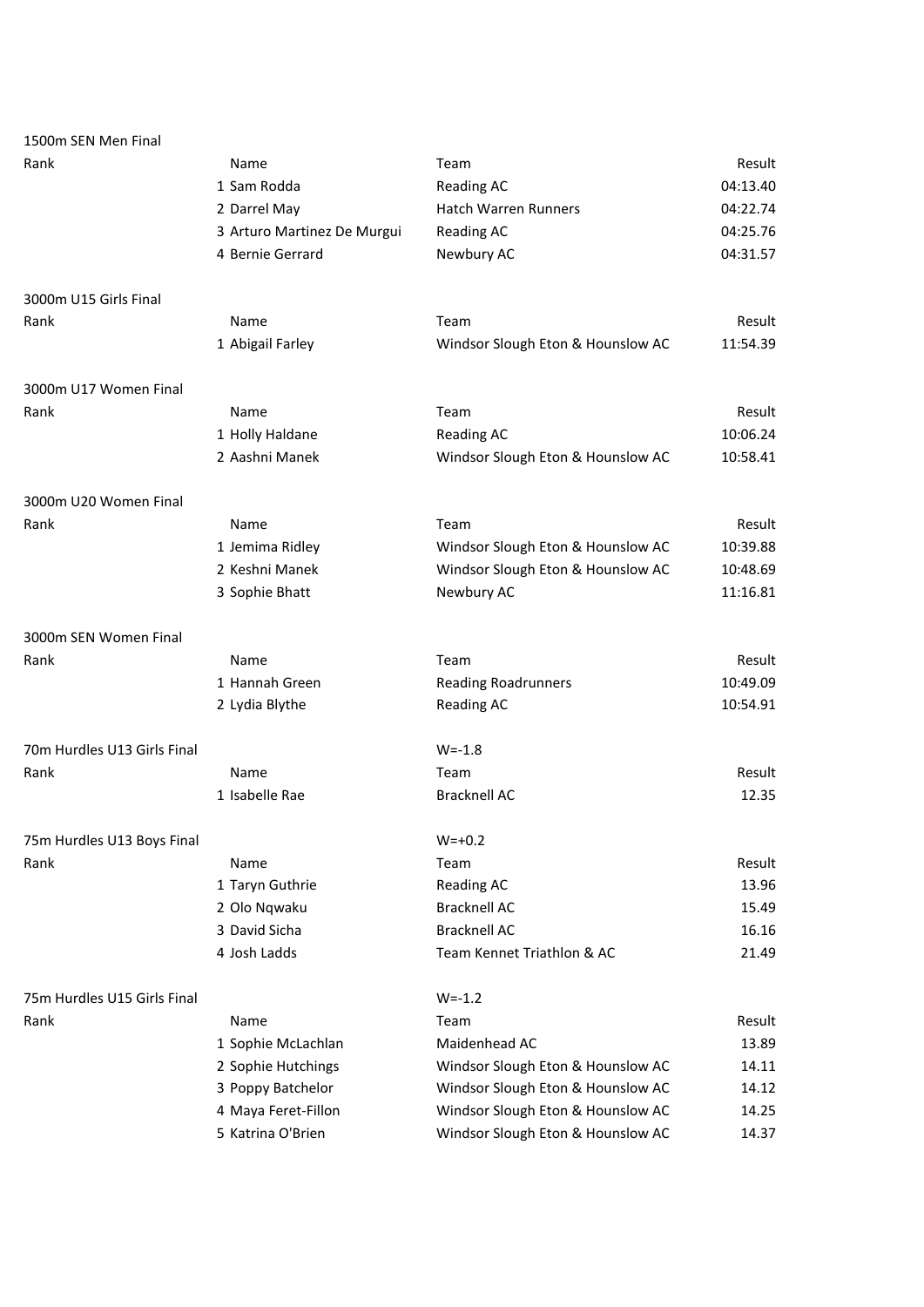| 80m Hurdles U17 Women Final             |                          | $W = -0.5$                        |              |  |
|-----------------------------------------|--------------------------|-----------------------------------|--------------|--|
| Rank                                    | Name                     | Team                              | Result       |  |
|                                         | 1 Moriah Hurst           | <b>Reading AC</b>                 | 12.58        |  |
|                                         | 2 Jasmine Hatch          | Windsor Slough Eton & Hounslow AC | 12.72        |  |
|                                         | 3 Marli Webb             | Windsor Slough Eton & Hounslow AC | 14.20        |  |
|                                         | 4 Molly Staunton         | Windsor Slough Eton & Hounslow AC | 14.37        |  |
|                                         | 5 Sophie Padfield        | Maidenhead AC                     | 14.62        |  |
|                                         | 6 Mia Woodley            | Slough Junior AC                  | 15.41        |  |
| 80m Hurdles U15 Boys Final              |                          | $W = -1.7$                        |              |  |
| Rank                                    | Name                     | Team                              | Result       |  |
|                                         | 1 Thomas Croft           | <b>Reading AC</b>                 | 12.56        |  |
|                                         | 2 Luke Smith             | Slough Junior AC                  | 15.67        |  |
| 100m Hurdles U17 Men Final              |                          | $W = -1.0$                        |              |  |
| Rank                                    | Name                     | Team                              | Result       |  |
|                                         | 1 Oliver Humphrey        | <b>Reading AC</b>                 | 14.45        |  |
| 100m Hurdles U20W Final                 |                          | $W = -1.0$                        |              |  |
| Rank                                    | Name                     | Team                              | Result       |  |
|                                         | 1 Lauren Watkins         | <b>Bracknell AC</b>               | 14.62        |  |
|                                         | 2 Amelia Walsh           | <b>Reading AC</b>                 | 14.62        |  |
|                                         | 3 Kayin Hurst            | <b>Reading AC</b>                 | 17.73        |  |
|                                         | 4 Nyah Reddyhough        | <b>Bracknell AC</b>               | 18.86        |  |
| 1500m Steeplechase U17 Men Final (83.8) |                          |                                   |              |  |
| Rank                                    | Name                     | Team                              | Result       |  |
|                                         | 1 Joshua Mingoia         | Windsor Slough Eton & Hounslow AC | 04:39.62 CBP |  |
|                                         | 2 Benjamin Dewar         | Windsor Slough Eton & Hounslow AC | 04:56.36     |  |
|                                         | 3 Adam Tivey             | <b>Reading AC</b>                 | 04:58.59     |  |
|                                         | 4 Nathan Rollins         | Windsor Slough Eton & Hounslow AC | 05:12.06     |  |
| Hammer U15 Boys                         |                          |                                   |              |  |
| Rank                                    | Name                     | Team                              | Result       |  |
|                                         | 1 Soham Das              | <b>Reading AC</b>                 | 27.46        |  |
|                                         | 2 Cooper Martin          | <b>Bracknell AC</b>               | 15.43        |  |
| Hammer U17 Men                          |                          |                                   |              |  |
| Rank                                    | Name                     | Team                              | Result       |  |
|                                         | 1 Finley Hanham          | <b>Reading AC</b>                 | 47.99        |  |
|                                         | 2 James Hall             | <b>Bracknell AC</b>               | 33.58        |  |
| Hammer SEN Men                          |                          |                                   |              |  |
| Rank                                    | Name                     | Team                              | Result       |  |
|                                         | 1 Micki Finn             | Windsor Slough Eton & Hounslow AC | 45.40        |  |
|                                         | 2 Charlie Ashdown-Taylor | <b>Bracknell AC</b>               | 39.07        |  |
|                                         | 3 Ashley Spencer         | <b>Bracknell AC</b>               | 21.08        |  |
|                                         | 4 Sam Russell            | <b>Bracknell AC</b>               | 16.31        |  |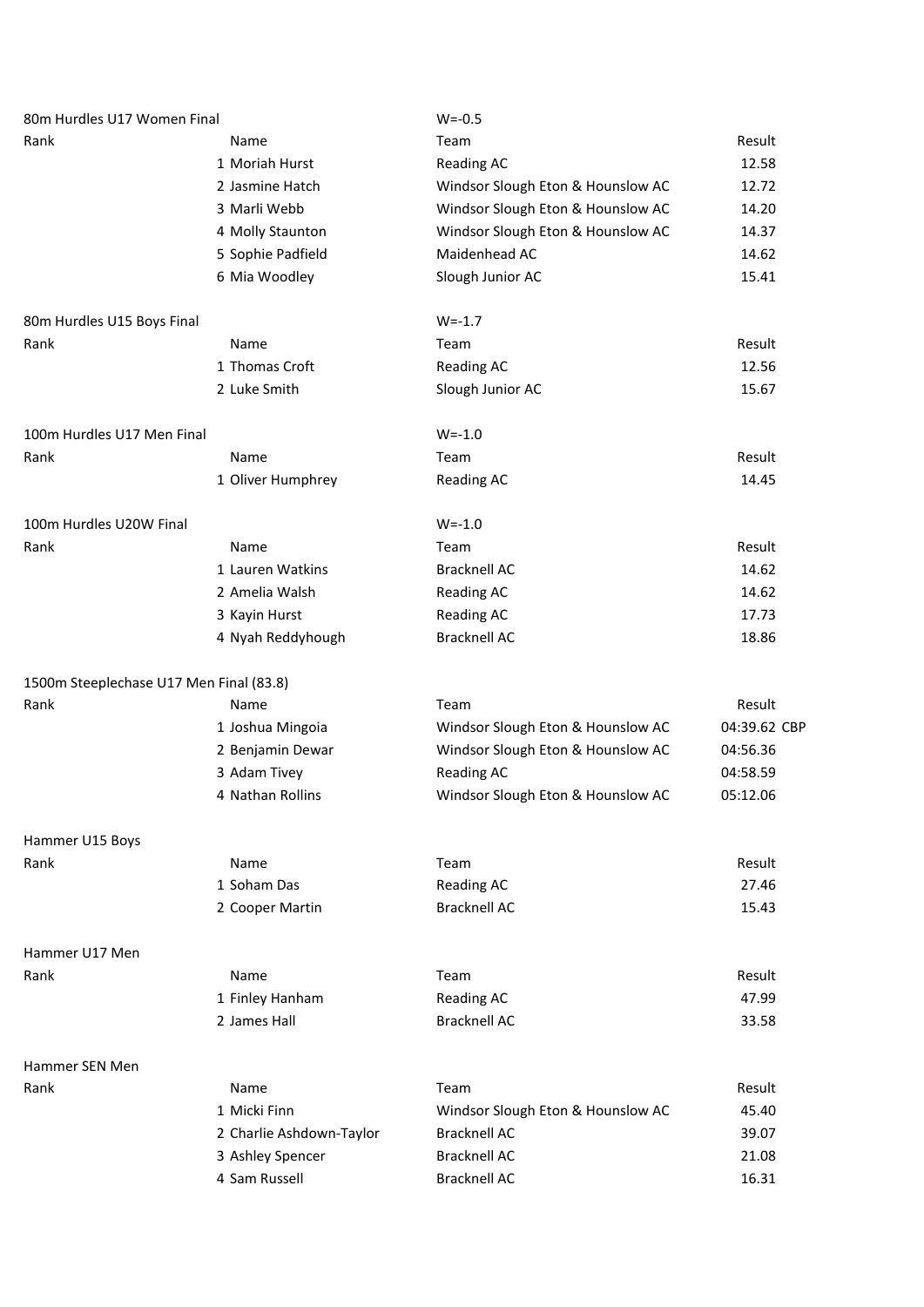| <b>Name</b>      | Team                       | Result |
|------------------|----------------------------|--------|
| 1 Eliska Simpson | Team Kennet Triathlon & AC | 21.43  |
| 2 Zoe Dickson    | Team Kennet Triathlon & AC | 17.33  |
| 3 Riva Gill      | Reading AC                 | 14.32  |
| 4 Anna Nicolson  | Reading AC                 | 10.81  |
|                  |                            |        |

# Discus U15 Girls

| Rank | <b>Name</b>         | Team                              | Result |
|------|---------------------|-----------------------------------|--------|
|      | 1 Katrina O'Brien   | Windsor Slough Eton & Hounslow AC | 21.19  |
|      | 2 Beth Palmer       | Newbury AC                        | 19.35  |
|      | 3 Poppy Batchelor   | Windsor Slough Eton & Hounslow AC | 17.94  |
|      | 4 Maya Feret-Fillon | Windsor Slough Eton & Hounslow AC | 16.58  |
|      | 5 Sophie Hutchings  | Windsor Slough Eton & Hounslow AC | 16.52  |
|      |                     |                                   |        |

#### Discus U17 Women

| Rank | Name                  | Team                              | Result |
|------|-----------------------|-----------------------------------|--------|
|      | 1 Emily Bell          | Bracknell AC                      | 23.43  |
|      | 2 Sophie Winters      | Windsor Slough Eton & Hounslow AC | 23.33  |
|      | 3 Jemima Hargreaves   | Bracknell AC                      | 22.18  |
|      | 4 Mia Greenidge-Knell | Reading AC                        | 20.91  |
|      | 5 Sophie Gardner      | Bracknell AC                      | 15.15  |
|      | 6 Denise Spencer      | Bracknell AC                      | 14.30  |

#### Discus SEN Women

| Rank | Name                     |     | Team                              | Result |
|------|--------------------------|-----|-----------------------------------|--------|
|      | 1 Amy Holder             |     | Windsor Slough Eton & Hounslow AC | 51.41  |
|      | 2 Charlotte Payne        |     | Reading AC                        | 39.68  |
|      | 3 Michaela Whitton       |     | Reading AC                        | 34.94  |
|      | 4 Susanne Jacob-Williams |     | Basingstoke & Mid Hants AC        | 22.17  |
|      | 5 Ashley Stevens         | F36 | <b>Bracknell AC</b>               | 9.11   |

# Shot Put U13 Girls

| Shot Put U15 Girls |  |
|--------------------|--|
| Rank               |  |

| Rank | <b>Name</b>      | Team                       | Result |
|------|------------------|----------------------------|--------|
|      | 1 Eliska Simpson | Team Kennet Triathlon & AC | 7.32   |
|      | 2 Riya Gill      | Reading AC                 | 6.09   |
|      | 3 Zoe Dickson    | Team Kennet Triathlon & AC | 5.43   |

| Rank | Name                | Team                              | Result |
|------|---------------------|-----------------------------------|--------|
|      | 1 Leila Zamani      | Bracknell AC                      | 9.30   |
|      | 2 Lily Marshall     | <b>Bracknell AC</b>               | 8.30   |
|      | 3 Poppy Batchelor   | Windsor Slough Eton & Hounslow AC | 7.78   |
|      | 4 Maya Feret-Fillon | Windsor Slough Eton & Hounslow AC | 7.18   |
|      | 5 Beth Palmer       | Newbury AC                        | 7.11   |
|      | 6 Sophie Hutchings  | Windsor Slough Eton & Hounslow AC | 6.22   |
|      |                     |                                   |        |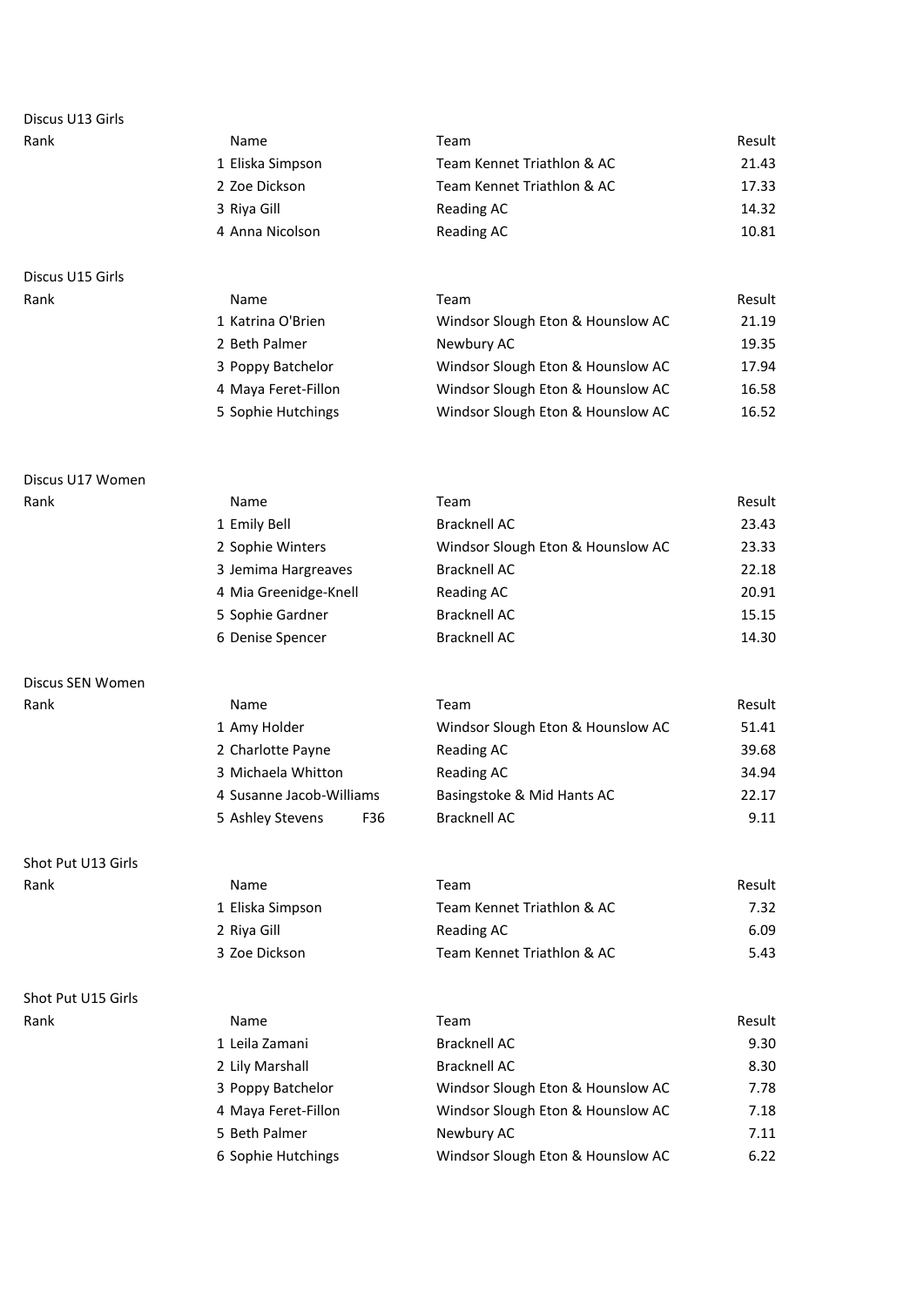| Shot Put U17 Women |                        |                                   |        |
|--------------------|------------------------|-----------------------------------|--------|
| Rank               | Name                   | Team                              | Result |
|                    | 1 Mia Greenidge-Knell  | Reading AC                        | 11.44  |
|                    | 2 Venice Mensah        | Windsor Slough Eton & Hounslow AC | 10.45  |
|                    | 3 Bethany Jones        | Slough Junior AC                  | 10.44  |
|                    | 4 Moriah Hurst         | Reading AC                        | 9.81   |
|                    | 5 Jemima Hargreaves    | <b>Bracknell AC</b>               | 9.33   |
|                    | 6 Simone Stirzaker     | Windsor Slough Eton & Hounslow AC | 9.05   |
|                    | 7 Emily Bell           | <b>Bracknell AC</b>               | 8.47   |
| Shot Put U20 Women |                        |                                   |        |
| Rank               | Name                   | Team                              | Result |
|                    | 1 Jardae Hodge-Spencer | Windsor Slough Eton & Hounslow AC | 11.01  |

| Shot Put SEN Women |                      |         |                                   |           |
|--------------------|----------------------|---------|-----------------------------------|-----------|
| Rank               | Name                 |         | Team                              | Result    |
|                    | 1 Jordanna Morrish   |         | <b>Bracknell AC</b>               | 8.84      |
|                    | 2 Ashley Stevens     | F36 3kg | <b>Bracknell AC</b>               | 4.74      |
| Javelin U13 Boys   |                      |         |                                   |           |
| Rank               | Name                 |         | Team                              | Result    |
|                    | 1 Will Mcdonald      |         | Team Kennet Triathlon & AC        | 32.97     |
|                    | 2 Noah Lauder-Clarke |         | Team Kennet Triathlon & AC        | 22.39     |
|                    | 3 Josh Ladds         |         | Team Kennet Triathlon & AC        | 16.39     |
|                    | 4 Thomas Fox         |         | Reading AC                        | 15.49     |
| Javelin U15 Boys   |                      |         |                                   |           |
| Rank               | Name                 |         | Team                              | Result    |
|                    | 1 Aodhan Henry-Daire |         | <b>Reading AC</b>                 | 42.55     |
|                    | 2 James Fenner       |         | Team Kennet Triathlon & AC        | 37.60     |
|                    | 3 Soham Das          |         | Reading AC                        | 34.59     |
|                    | 4 Yadveer Gill       |         | <b>Reading AC</b>                 | 19.52     |
|                    | 5 Jake Hirst         |         | Slough Junior AC                  | 19.34     |
|                    | 6 Robert Oliver      |         | Maidenhead AC                     | 18.53     |
| Javelin U17 Men    |                      |         |                                   |           |
| Rank               | Name                 |         | Team                              | Result    |
|                    | 1 Filippo D'Orazio   |         | Maidenhead AC                     | 30.62     |
| Javelin U20 Men    |                      |         |                                   |           |
| Rank               | Name                 |         | Team                              | Result    |
|                    | 1 Benjamin East      |         | Team Kennet Triathlon & AC        | 62.10 CBP |
|                    | 2 Michael Allison    |         | Windsor Slough Eton & Hounslow AC | 59.09     |
|                    | 3 Jonah McCafferty   |         | Windsor Slough Eton & Hounslow AC | 59.02     |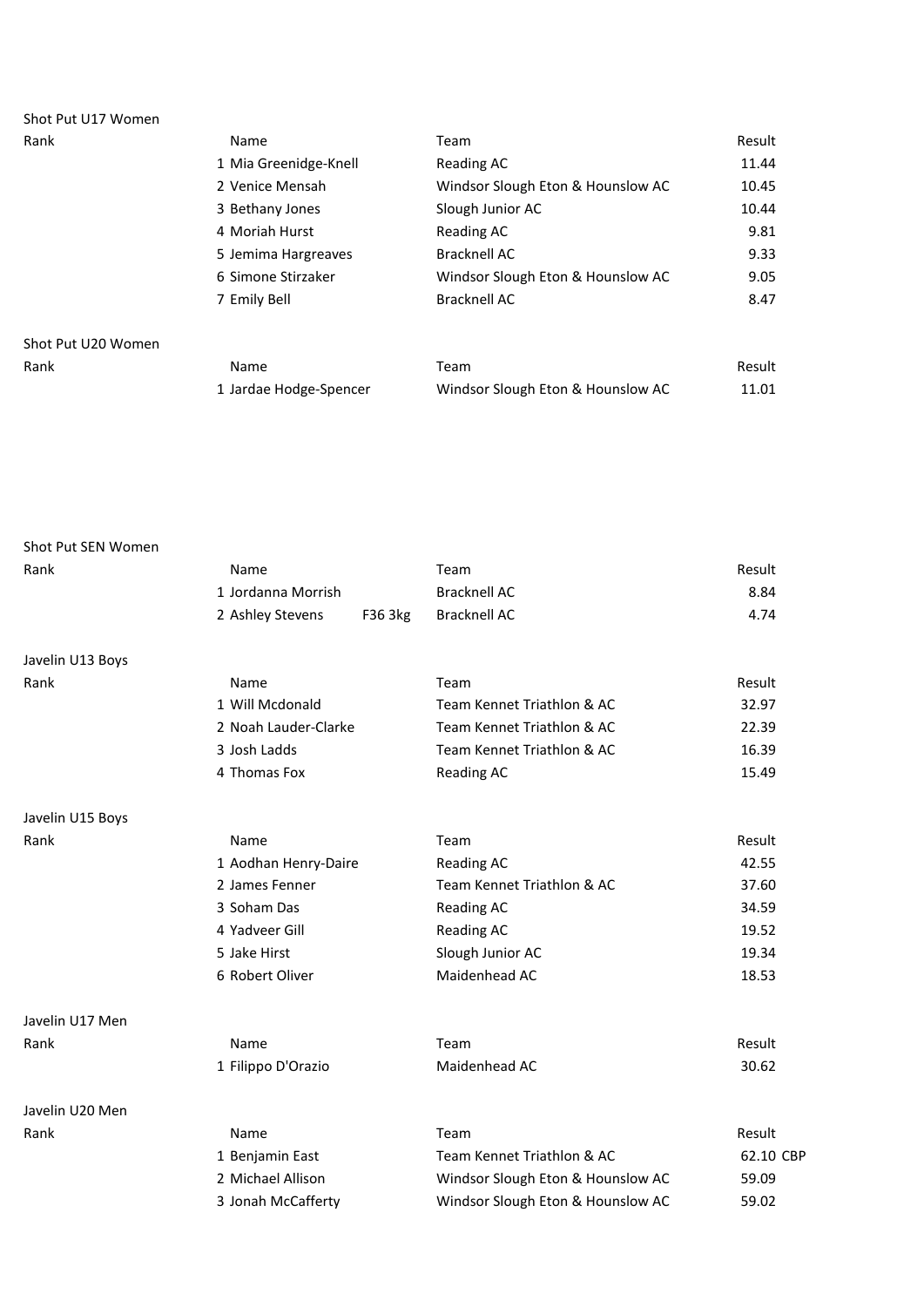| Rank                | Name             | Team                       | Result |
|---------------------|------------------|----------------------------|--------|
|                     | 1 Luke Angell    | Team Kennet Triathlon & AC | 54.42  |
|                     | 2 Sam Russell    | <b>Bracknell AC</b>        | 34.00  |
|                     | 3 Ashley Spencer | <b>Bracknell AC</b>        | 20.09  |
|                     |                  |                            |        |
| High Jump U13 Girls |                  |                            |        |

| Rank | Name             | Team                       | Result |
|------|------------------|----------------------------|--------|
|      | 1 Serena Deol    | Reading AC                 | 1.30   |
|      | 2 Amber Stiles   | Team Kennet Triathlon & AC | 1.30   |
|      | 3 Isabelle Rae   | Bracknell AC               | 1.25   |
|      | 4 Samaria Crerar | Reading AC                 | 1.10   |
|      | 5 Ella Cronk     | Team Kennet Triathlon & AC | 1.10   |

High Jump U15 Girls Rank Name Team Result 1 Katrina O'Brien Windsor Slough Eton & Hounslow AC 1.35 2 Saffron Henley **Reading AC** 1.30 3= Matilda Tanner Windsor Slough Eton & Hounslow AC 1.20 3= Stephanie Cissell Windsor Slough Eton & Hounslow AC 1.20 High Jump U17 Women Rank Name Team Result 1 Madisyn Woodley Slough Junior AC 1.48 2 Lily Wilson **Reading AC** 1.45 3 Moriah Hurst **Reading AC** 1.40 4 Katie Losel **Maidenhead AC** 1.40 High Jump U20 Women Rank Name Team Result 1 Danielle Olugbile Bracknell AC 1.40 High Jump SEN Women Rank Name Team Result 1 Jenny O'Connor Newbury AC 1.30 Long Jump U13 Girls Nowind speed Rank Name Team Result 1 Serena Deol **Reading AC** 4.19 2 Yasmin Aspden Slough Junior AC 4.12 3 Katie Nicolson **Reading AC** 3.81 4 Isabelle Rae 3.68 5 Samaria Crerar **Reading AC** 3.32 6 Ella Cronk Team Kennet Triathlon & AC 3.32 7 Anna Nicolson **Reading AC** 2.84